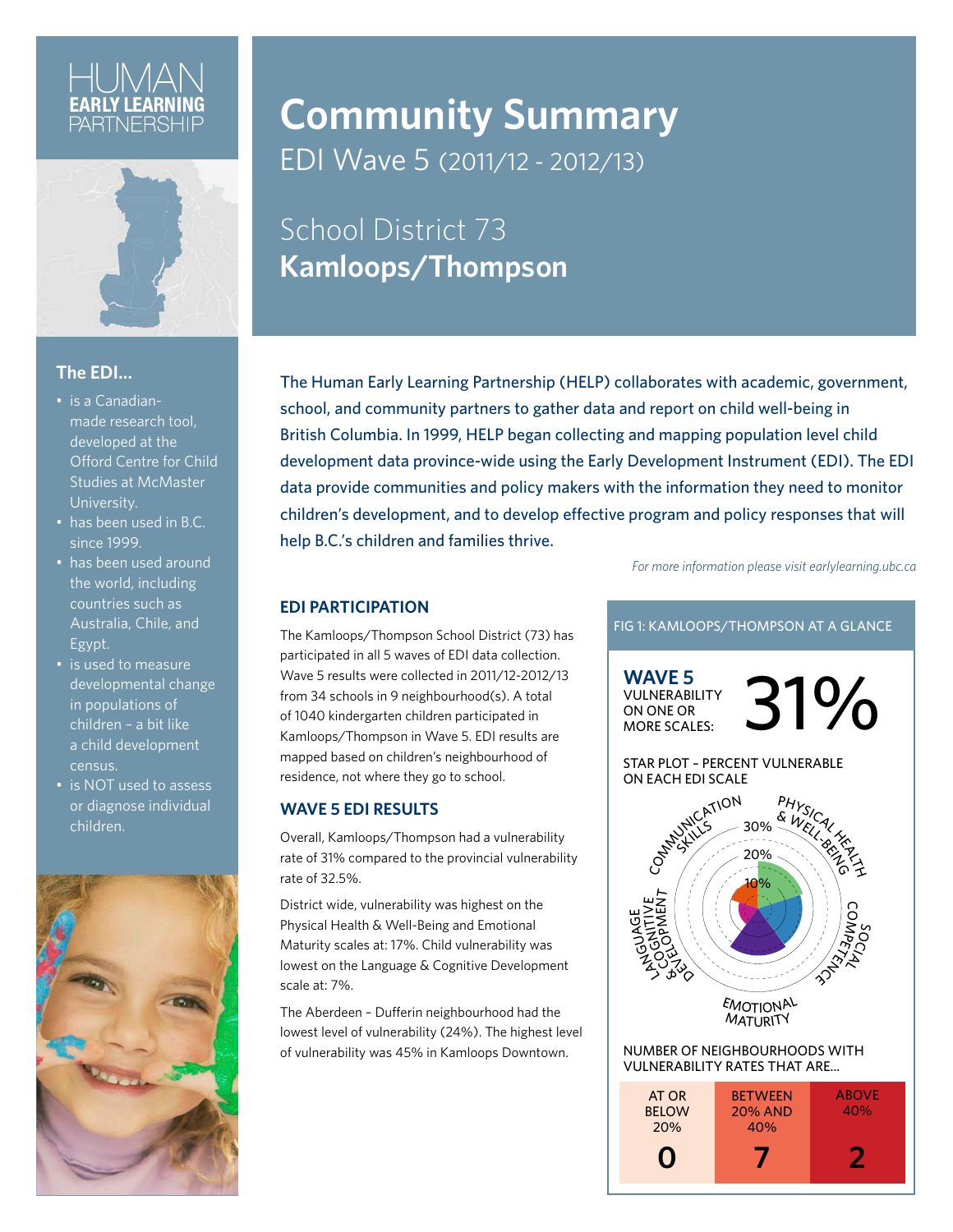#### **HELP`s New Neighbourhood Boundaries**

HELP has worked with community and district contacts to review and change some neighbourhood boundaries. We have increased the number of children in most neighbourhoods to at least 50. This was done to improve the accuracy and precision of EDI data. The new boundaries allow much greater consistency between EDI data and census data, and have been aligned, where possible, with municipal planning areas.

These changes have also reduced the number of neighbourhoods where data are suppressed due to low numbers of children.

#### **NEIGHBOURHOOD RESULTS IN KAMLOOPS/THOMPSON**

Vulnerable children in B.C. are not spread evenly throughout the province. EDI research reveals a large "geography of opportunity" where some children face significant difficulties and others do not. The disparities between neighbourhoods are obvious: on the low end, some neighbourhoods had rates of vulnerability below 5% while others were over 50% in Wave 5. Only 6 neighbourhoods – about 3% of all neighbourhoods in B.C. – had vulnerability rates below 20%.

Figure 2 lists the neighbourhoods in Kamloops/ Thompson, their total population count, the overall vulnerability rate, and the vulnerability rate by scale. Figure 3 illustrates the geographic distribution of vulnerability on One or More Scales by neighbourhood in Kamloops/Thompson. In Wave 5, neighbourhood vulnerability rates ranged from 24% to 45%; there were no neighbourhoods at or below 20%.

Often childhood vulnerability is associated with socioeconomic disadvantage, but the reality is more complex. Although children who are socioeconomically disadvantaged are more likely to be developmentally at risk, vulnerabilities are found across the entire socioeconomic spectrum. The greatest number of developmentally vulnerable children is found in the more populous middle class. Because of this, it is critical to provide universal access to supports and services, but these should also be accompanied by strategies to reduce *barriers to access* for marginalized families and children in high risk communities.

#### FIG 2: WAVE 5 EDI DATA TABLE

| Aberdeen - Dufferin 16       |  |
|------------------------------|--|
| Sahali 7                     |  |
| Valleyview - Barnhartvale 14 |  |
| Westsyde - Rayleigh 16       |  |
| Thompson Rural 8             |  |
| North Thompson 10            |  |
| Brocklehurst 10              |  |
| North Kamloops 13            |  |
| Kamloops Downtown 6          |  |

| 3 2: WAVE<br><b>DI DATA</b><br>ιBLE |              | Total Count | One or more domain | Physical | Social | Emotional | anguage        | Communication  |
|-------------------------------------|--------------|-------------|--------------------|----------|--------|-----------|----------------|----------------|
| Aberdeen - Dufferin                 |              | 160         | 24                 | 14       | 11     | 12        | $\overline{4}$ | $\overline{4}$ |
|                                     | Sahali       | 77          | 26                 | 8        | 10     | 17        | $\overline{4}$ | 8              |
| Valleyview - Barnhartvale           |              | 140         | 27                 | 14       | 11     | 11        | 8              | 5              |
| Westsyde - Rayleigh                 |              | 169         | 27                 | 14       | 14     | 15        | $\overline{7}$ | 11             |
| Thompson Rural                      |              | 82          | 28                 | 9        | 16     | 18        | $\overline{4}$ | 9              |
| North Thompson                      |              | 103         | 35                 | 21       | 18     | 17        | 7              | 13             |
|                                     | Brocklehurst | 101         | 35                 | 19       | 21     | 20        | 12             | $\overline{7}$ |
| North Kamloops                      |              | 139         | 43                 | 29       | 23     | 24        | 10             | 14             |
| Kamloops Downtown                   |              | 69          | 45                 | 30       | 32     | 32        | 12             | 22             |
|                                     |              |             |                    |          |        |           |                |                |

### FIG 3: NEIGHBOURHOOD VULNERABILITY ON ONE OR MORE SCALES FOR WAVE 5



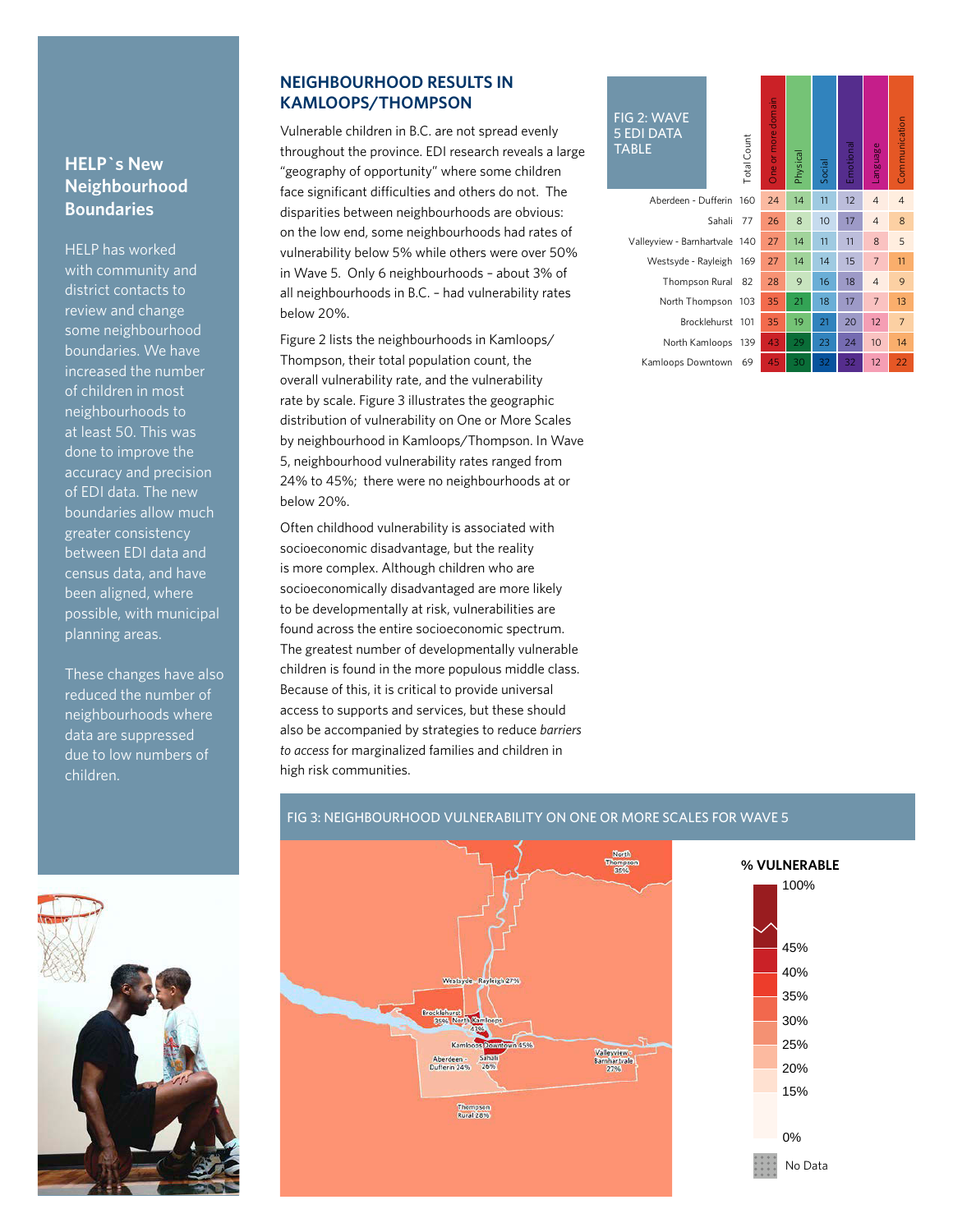#### **Table of Critical Difference on One or More Scales**

| <b>EDI</b><br><b>Count</b>   | <b>Critical</b><br>Diff. |
|------------------------------|--------------------------|
| 25-26                        | 15                       |
| 27-29                        | 14                       |
| $30 - 35$                    | 13                       |
| 36-44                        | 12                       |
| 45-55                        | 11                       |
| 56-69                        | 10                       |
| 70-85                        | 9                        |
| 86-108                       | 8                        |
| 109-138                      | $\overline{7}$           |
| 139-200                      | 6                        |
| 201-360                      | 5                        |
| 361-535                      | 4                        |
| <del>53</del> 6 pl <u>us</u> | 3                        |

E.g. The vulnerability rate in a neighbourhood with 100 EDI children must increase or decrease by 8% to be considered a meaningful change (see Figure 4).



#### **UNDERSTANDING DIFFERENCES IN VULNERABILITY**

One way of understanding whether a neighbourhood or school district has seen a meaningful change in vulnerability rates over time is to determine if there is a "critical difference". Critical difference is a method that can be used to examine differences in vulnerability rates between two neighbourhoods, or for the same neighbourhood over time.

Critical difference depends on the number of children participating in the EDI in a given area. Neighbourhoods with smaller EDI counts require a larger change in vulnerability rates to confirm that changes in vulnerability are meaningful and reflect a real shift (for more information visit *bit.ly/criticaldiff*).

If the difference in vulnerability rates between two neighbourhoods or two points in time is greater than the average of the neighbourhoods' respective critical difference values, then that difference represents a real shift in a neighborhood's EDI vulnerability rate rather than a change influenced by measurement issues.

#### FIG 4: UNDERSTANDING CRITICAL DIFFERENCE



A 'critical difference' in vulnerability represents a meaningful change from one point in time to the next. Smaller differences tell us that EDI rates have not moved enough to be considered meaningful.



**FOR MORE INFORMATION ABOUT CRITICAL DIFFERENCE, USE OUR ONLINE RESOURCES AT http://bit.ly/criticaldiff**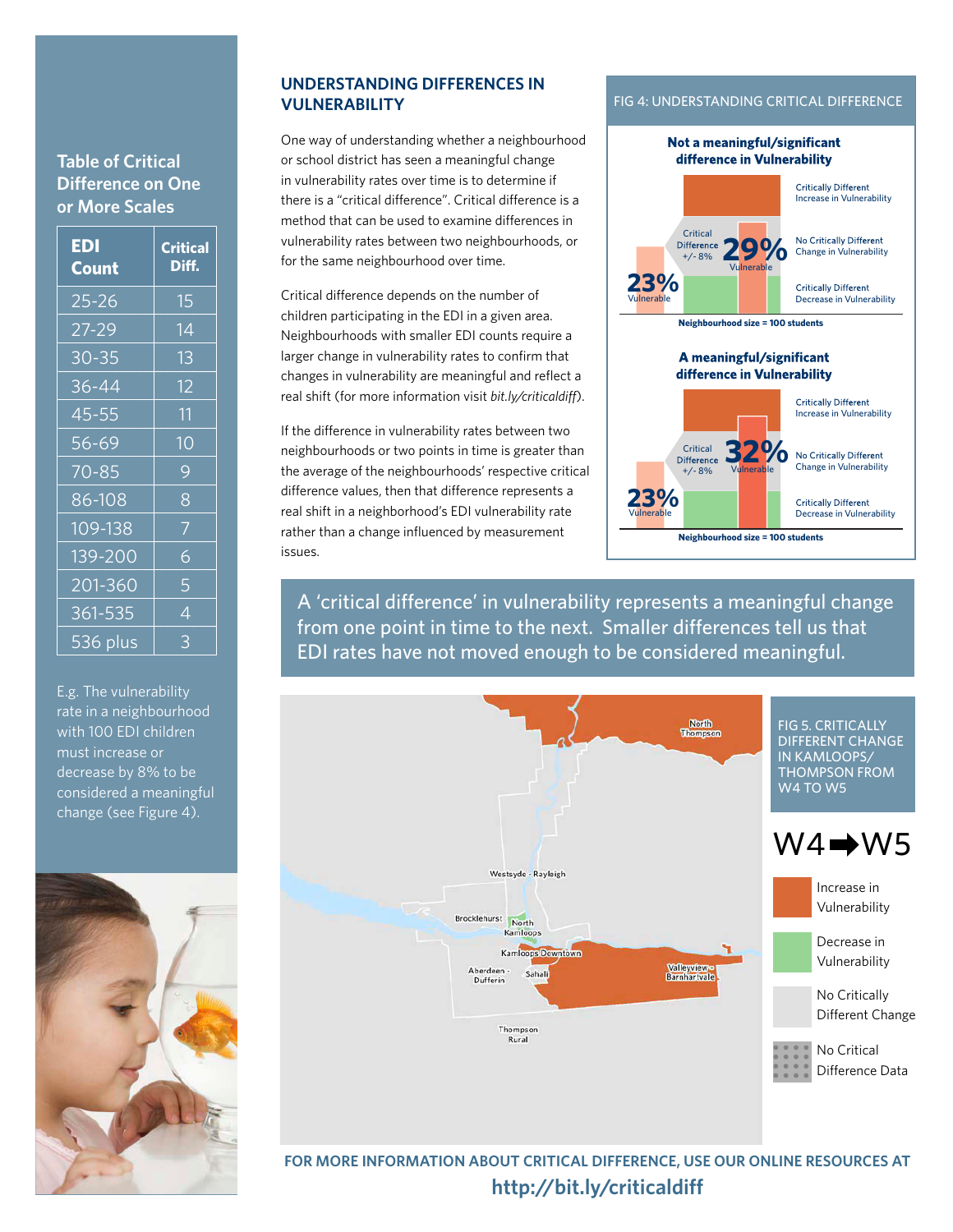"...vulnerable children in BC are not spread evenly throughout the province. EDI research reveals a large "geography of opportunity" where some children face steep difficulties and others do not..."

- Clyde Hertzman, Founding Director, **HELP** 

#### **PROVINCIAL CONTEXT & TRENDS**

Wave 5 EDI data show that province-wide, 32.5% of children in kindergarten were vulnerable in at least one aspect of their development. This continues the provincial trend over the last decade of about one-third of children having potential challenges at kindergarten entry.

Provincially, vulnerability in the area of Communications Skills has remained relatively stable over time, and vulnerability in the area of Language and Cognitive Skills has decreased over time. This decrease in vulnerability in the area of Language and Cognitive Development area is likely a reflection of a growing public awareness about the importance of early literacy and numeracy development and an accompanying increase in investment in this developmental area. This success shows us that we can make a difference through a combination of public education and investment.

Conversely, provincial rates of vulnerability in the areas of Physical Health & Well-Being, Social Competence and Emotional Maturity have all increased over time. This presents the next challenge: to develop and enact programs and policies to strengthen development in these areas.

#### **CONTEXT & TRENDS FOR KAMLOOPS/ THOMPSON**

Kamloops/Thompson's Wave 5 overall vulnerability rate was below the provincial rate at 31%. Figure 6 below illustrates Kamloops/Thompson's vulnerability rates by scale for Wave 5 compared to results from other school districts in the province.

Figure 7 above illustrates trends in Kamloops/ Thompson's vulnerability rates by scale for the last

#### FIG 7: VULNERABILITY RATES OVER TIME FOR KAMLOOPS/THOMPSON



four Waves of EDI results. The Physical Health & Well-Being, Social Competence, Emotional Maturity and Communications Skills scales increased in vulnerability over time with some fluctuation. The Language & Cognitive Development scale decreased in vulnerability over time.

Kamloops/Thompson's overall vulnerability rate increased over time. Over the last four Waves, between a quarter and a third of Kamloops/ Thompson's kindergarten population was vulnerable.



#### FIG 6: WAVE 5 VULNERABILITY RATES FOR KAMLOOPS/THOMPSON VS. OTHER SCHOOL DISTRICTS IN BC